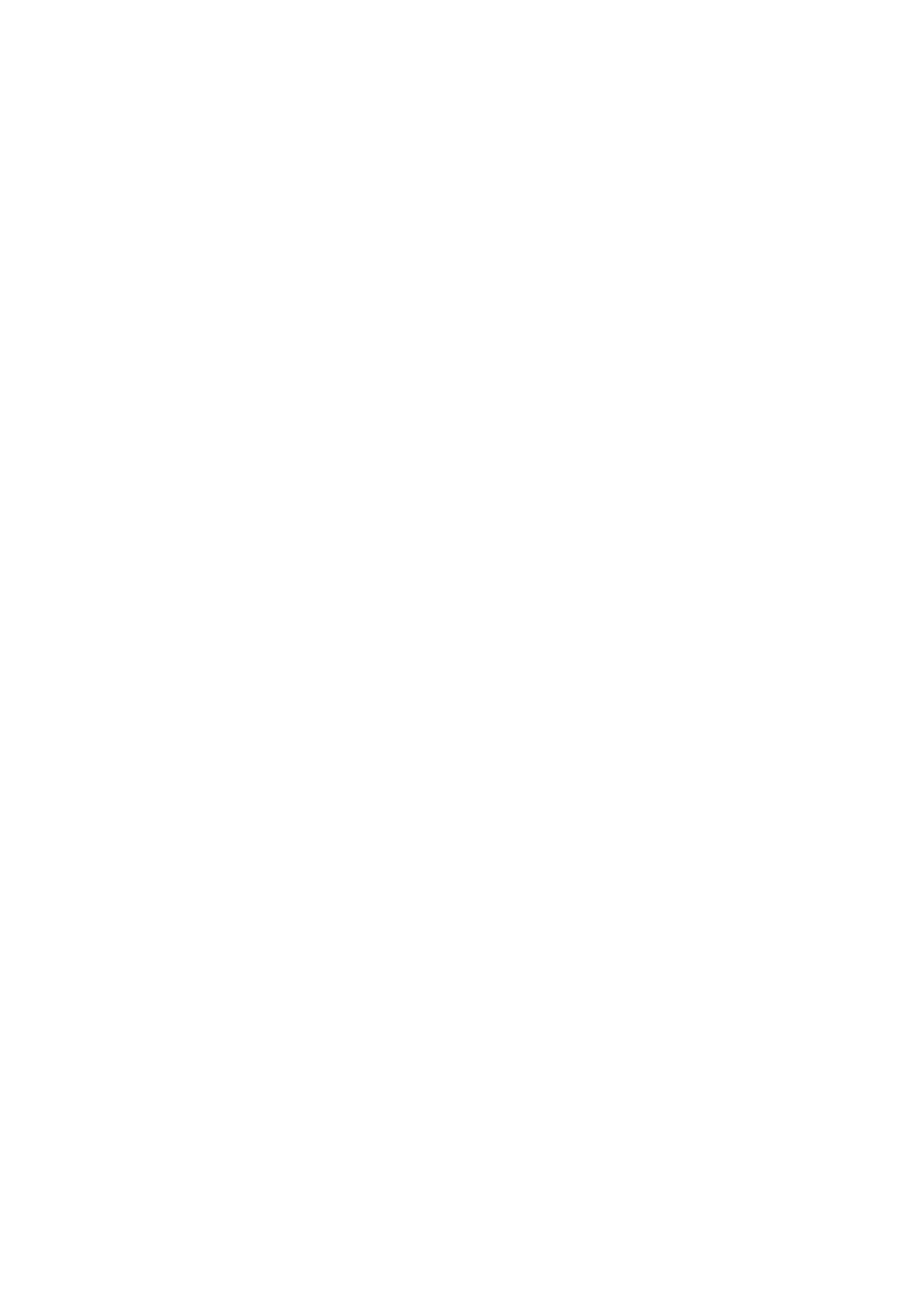#### Western Australia

# **Petroleum Pipelines Regulations 1970**

## **Contents**

| 1.               | Citation                                           | 1              |
|------------------|----------------------------------------------------|----------------|
| $\overline{4}$ . | Fees                                               | 1              |
| 4B.              | Prescribed amount for Act s. 29(1)                 | 1              |
| 4C.              | Instrument of transfer under Act s. $44(3)(a)$     | 2              |
| 4D.              | Instrument under Act s. $47(4)(b)$                 | $\overline{c}$ |
| 18.              | Surveys of pipelines to be made and lodged         | 3              |
| 20.              | Pipeline's position to be signposted               | $\overline{4}$ |
| 21.              | Inspector's powers                                 | 4              |
| 22.              | Disobeying inspector, consequence of               | 4              |
| 23.              | Pipeline failures and fires, duties of licensee    | 5              |
| 24.              | Transitional provision — time for bringing         |                |
|                  | proceedings for offences committed before certain  |                |
|                  | amendments                                         | 5              |
| 26.              | Plan of operational procedure to be submitted with |                |
|                  | application under Act s. 36                        | 6              |
|                  | <b>Third Schedule — Fees</b>                       |                |
|                  | <b>Fourth Schedule</b>                             |                |
|                  | <b>Notes</b>                                       |                |
|                  | Compilation table                                  | 9              |
|                  | Uncommenced provisions table                       | 11             |
|                  | Other notes                                        | 11             |
|                  |                                                    |                |

## **Defined terms**

As at 20 May 2022 Version 03-g0-00 page i Published on www.legislation.wa.gov.au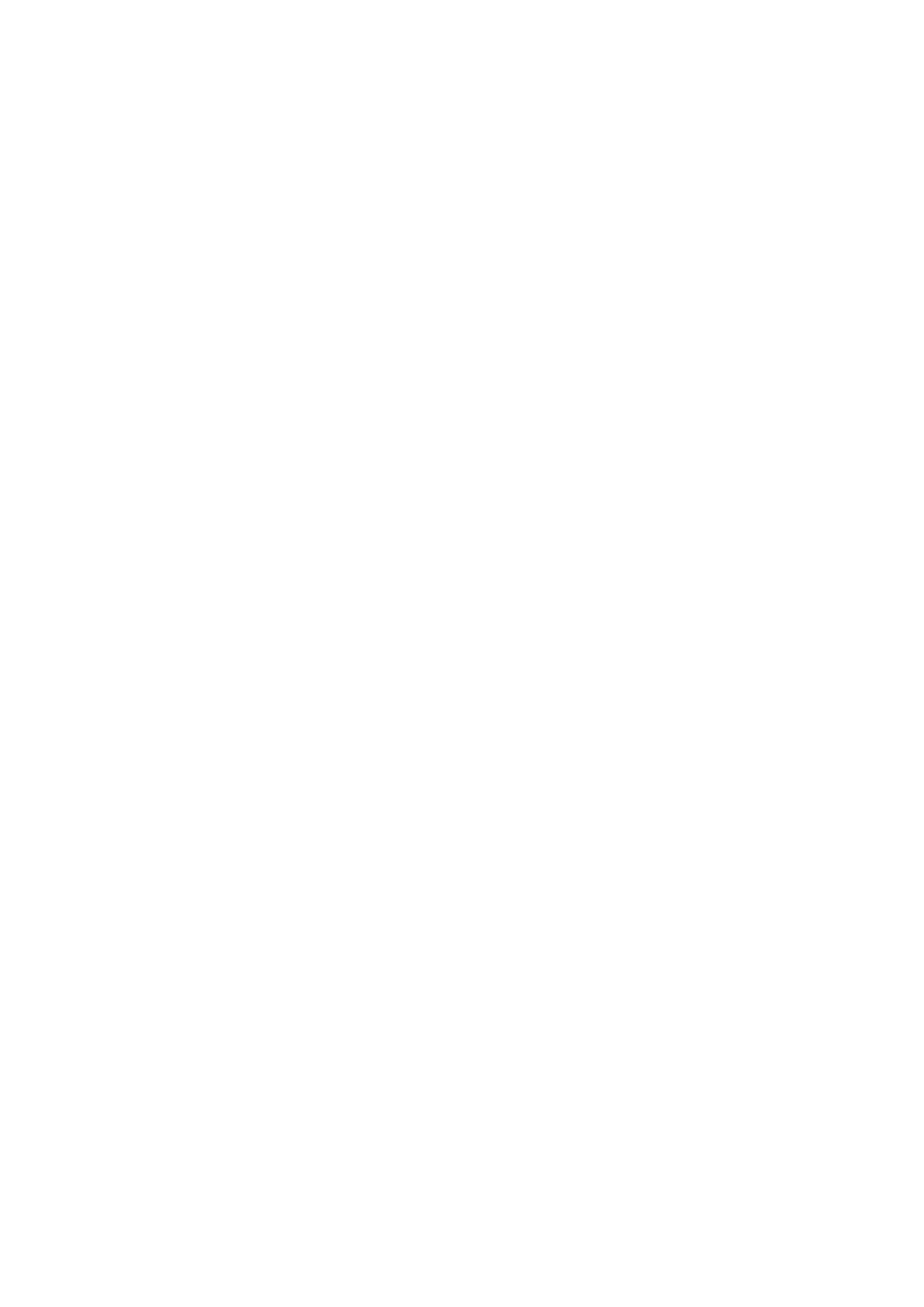Petroleum Pipelines Act 1969

# **Petroleum Pipelines Regulations 1970**

#### **1. Citation**

These regulations may be cited as the *Petroleum Pipelines Regulations 1970*.

- *[2. Deleted: Gazette 14 May 2010 p. 2019.]*
- *[3. Deleted: Gazette 22 Jul 1994 p. 3780.]*

#### **4. Fees**

The several fees set out in the Third Schedule are prescribed for the respective purposes mentioned in that schedule.

*[Regulation 4 inserted: Gazette 11 Nov 1983 p. 4543.]* 

*[4A. Deleted: Gazette 22 Jul 1994 p. 3780.]* 

#### **4B. Prescribed amount for Act s. 29(1)**

For the purposes of section 29(1) of the Act, the prescribed amount is an amount of \$228.00.

*[Regulation 4B inserted: Gazette 28 Sep 1990 p. 5103; amended: Gazette 27 Jun 2000 p. 3251; 28 June 2002 p. 3096; 28 Feb 2003 p. 671; 23 Jun 2009 p. 2479; 9 Feb 2010 p. 269; 11 May 2010 p. 1823; 1 Jul 2011 p. 2740; 12 Jun 2012 p. 2458; 25 Feb 2014 p. 503; 17 Jun 2014 p. 1987; 30 Jun 2015 p. 2351; 24 Jun 2016 p. 2334; 23 Jun 2017 p. 3308; 25 Jun 2018 p. 2323; 18 Jun 2019 p. 2055; SL 2020/93 r. 20.]* 

*[4BA. Deleted: Gazette 14 May 2010 p. 2019.]*

| As at 20 May 2022 | Version $03$ -g0-00                    | page 1 |
|-------------------|----------------------------------------|--------|
|                   | Published on www.legislation.wa.gov.au |        |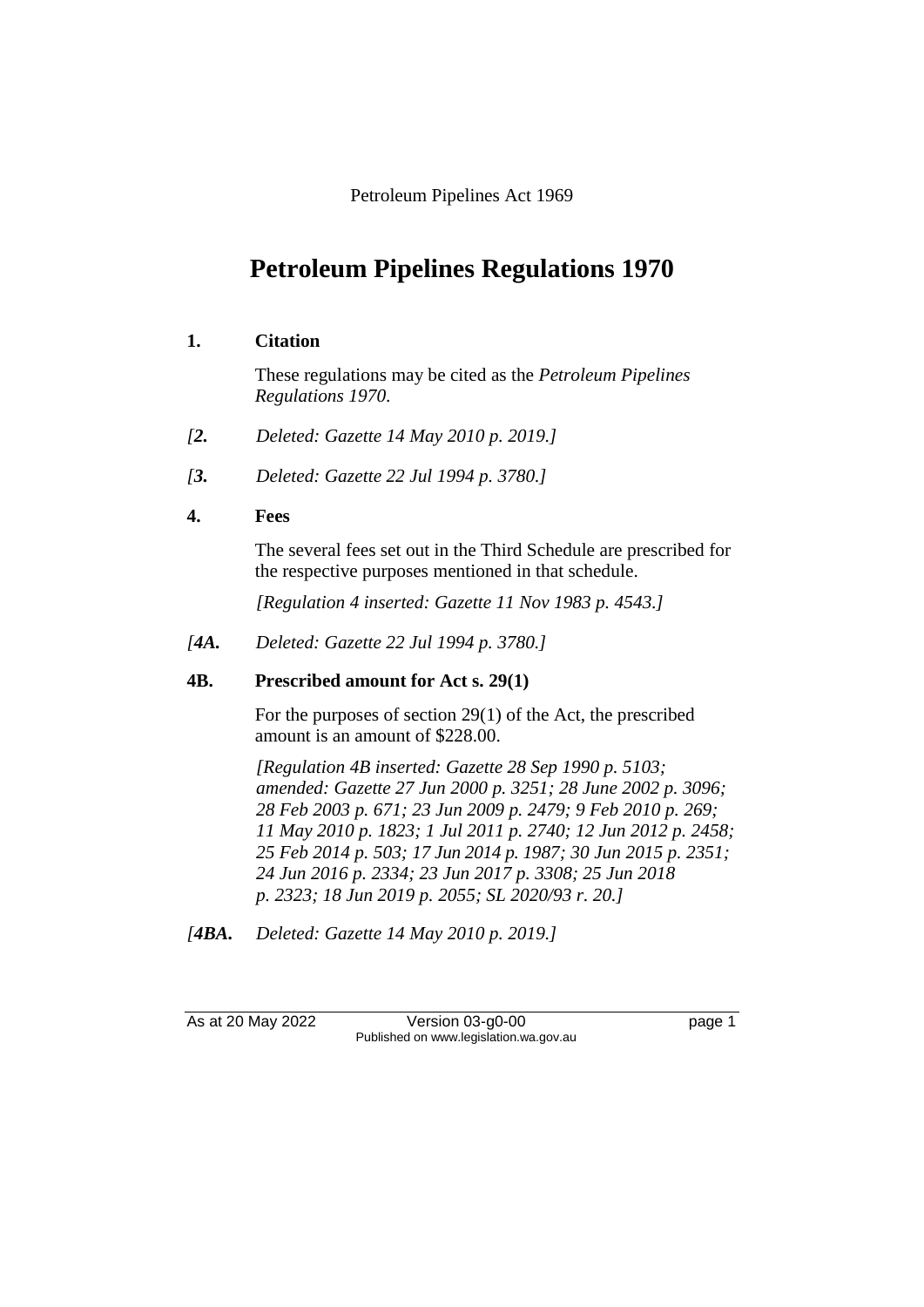#### **4C. Instrument of transfer under Act s. 44(3)(a)**

For the purposes of section  $44(3)(a)$  of the Act, the prescribed form of an instrument of transfer is the form set out in the Fourth Schedule.

*[Regulation 4C inserted: Gazette 28 Sep 1990 p. 5103.]* 

#### **4D. Instrument under Act s. 47(4)(b)**

- (1) For the purposes of section 47(4)(b) of the Act, the following particulars are prescribed —
	- (a) description and date of execution of the instrument evidencing the dealing referred to in section 47(4)(a) of the Act (in this subregulation referred to as the *dealing*);
	- (b) details of the licence (including the number of the licence) to which the dealing relates;
	- (c) full name and business address of each party to the dealing;
	- (d) details of the effect or effects, on registration, of the dealing specified in the relevant paragraph or paragraphs of section 47(1) of the Act;
	- (e) details of the interest or interests in the licence of all parties to the dealing —
		- (i) before the registration of the dealing; and
		- (ii) in the event of approval of the dealing, after the registration of the dealing;
	- (f) in respect of any related dealing in relation to which an entry has been made in the register or an application in writing for approval by the Minister has been lodged (whether before or after the day fixed under section 2(1) of the *Acts Amendment (Petroleum) Act* 1990<sup>1</sup>) —
		- (i) description and date of execution of the instrument evidencing the dealing; and
		- (ii) date of approval by the Minister (if appropriate); and

page 2 Version 03-g0-00 As at 20 May 2022 Published on www.legislation.wa.gov.au

**r. 4C**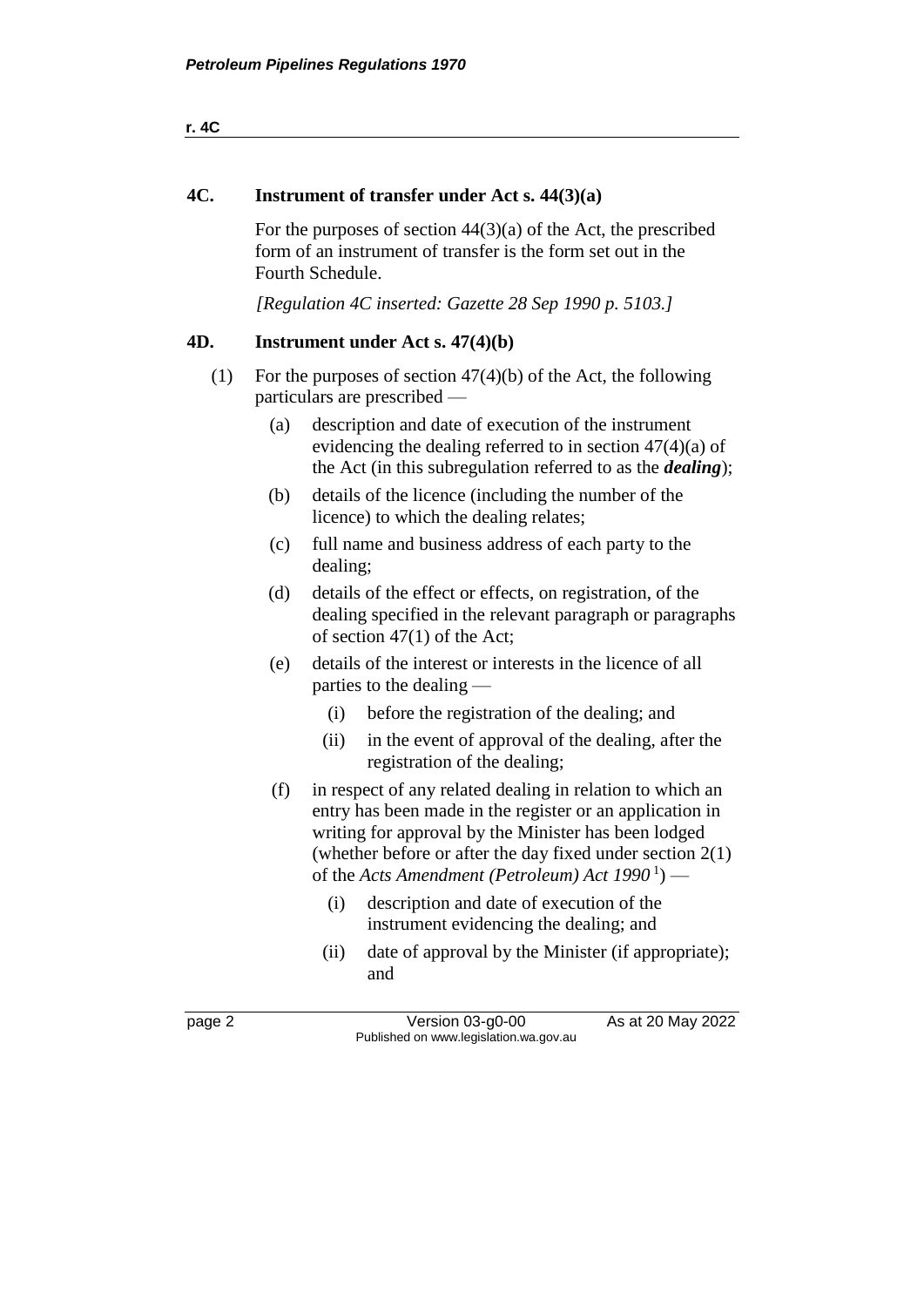**r. 18**

- (iii) registration number (if any).
- (2) In subregulation  $(1)$  —

*related dealing* means any dealing executed, before the execution of the instrument evidencing the dealing referred to in subregulation  $(1)(a)$ , by some or all of the parties to that instrument —

- (a) that affects the licence which is the subject of the dealing to which the instrument referred to in subregulation  $(1)(a)$  relates; and
- $(b)$  that
	- (i) creates or assigns an option to enter into the dealing referred to in subregulation  $(1)(a)$ ; or
	- (ii) creates or assigns a right to enter into the dealing referred to in subregulation  $(1)(a)$ ; or
	- (iii) is altered or terminated by the dealing referred to in subregulation  $(1)(a)$ ,

and includes any transaction in respect of which an instrument was registered under section 47 of the Act before the day fixed under section 2(1) of the *Acts Amendment (Petroleum) Act 1990* <sup>1</sup> .

*[Regulation 4D inserted: Gazette 28 Sep 1990 p. 5103-4.]* 

- *[4E, 4F. Deleted: Gazette 14 May 2010 p. 2019.]*
- *[5-8. Deleted: Gazette 11 Nov 1983 p. 4543.]*
- *[9-17. Deleted: Gazette 14 May 2010 p. 2019.]*

#### **18. Surveys of pipelines to be made and lodged**

For the purpose of precisely locating a pipeline, the licensee shall cause to be made a survey to a standard as directed by the Minister, and a copy of such survey shall be lodged by the licensee with the Minister.

Penalty: a fine of \$5 000.

As at 20 May 2022 Version 03-g0-00 Page 3 Published on www.legislation.wa.gov.au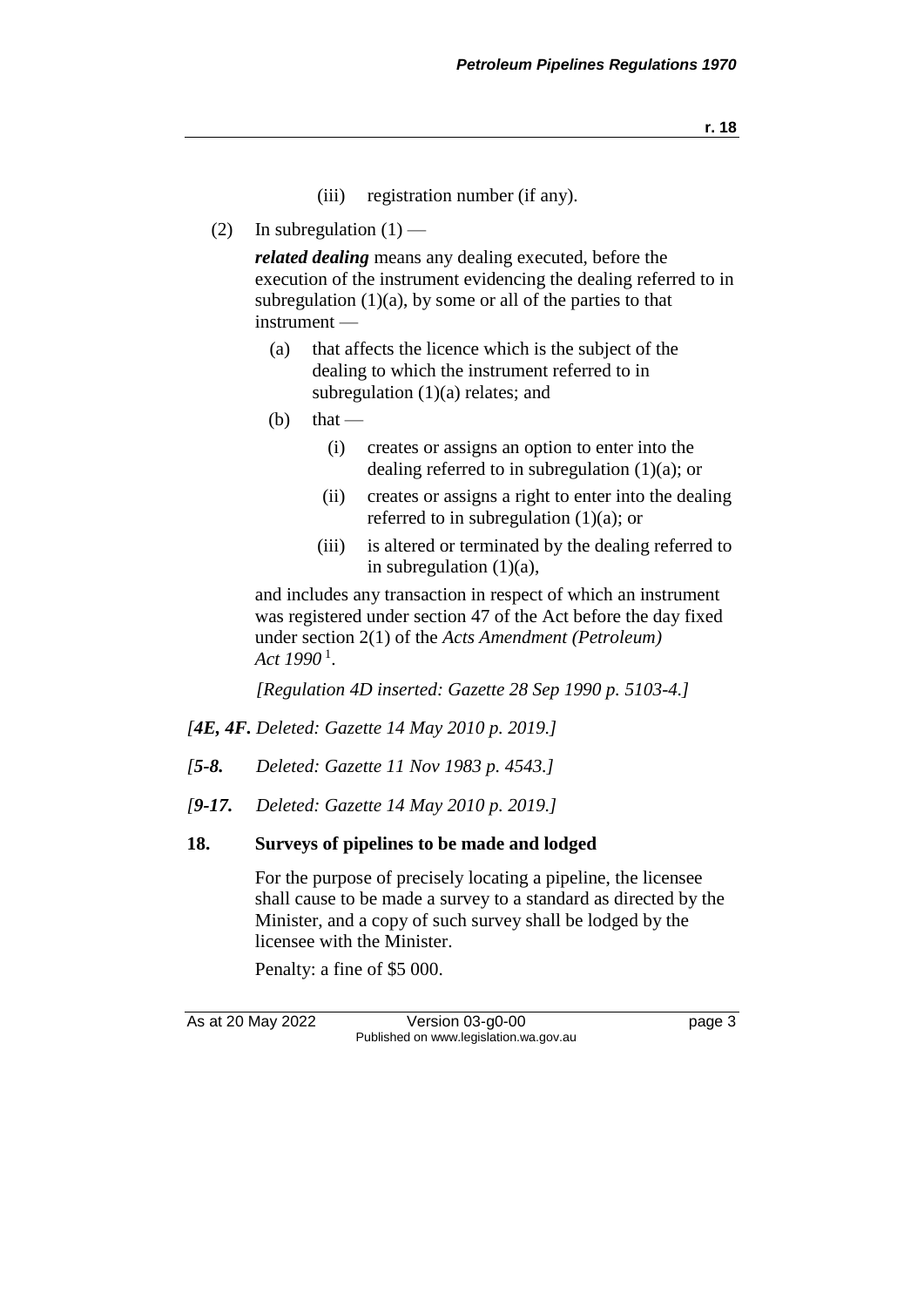## *[Regulation 18 amended: Gazette 14 May 2010 p. 2019.]*

*[19. Deleted: Gazette 14 May 2010 p. 2019.]*

#### **20. Pipeline's position to be signposted**

- (1) Signs of such a kind as the Minister generally or in any special case directs under the Act, shall be erected by the licensee and maintained at each point where a pipeline enters or leaves the limits of a highway, road, railway, river, stream or dry creek bed and at any other point so directed by the Minister.
- (2) When a pipeline that is marked as provided by this regulation or the direction of the Minister is removed from the situation that necessitated its being so marked, the signs shall be removed by the licensee.

Penalty applicable to subregulations (1) and (2): a fine of \$5 000.

*[Regulation 20 amended: Gazette 22 Jul 1994 p. 3780; 14 May 2010 p. 2019.]* 

#### **21. Inspector's powers**

An inspector, for the purposes of the Act other than a listed OSH law, may examine or inquire into any phase of a construction, modification or reconstruction of a pipeline or the installation of any component part of any pipeline, and may request rectification by the licensee of any part of the construction, modification, reconstruction or installation that is not in accord with the Act.

*[Regulation 21 amended: Gazette 14 May 2010 p. 2020.]*

#### **22. Disobeying inspector, consequence of**

Where any request by an inspector under regulation 21 is not complied with by the licensee the inspector may recommend that permission to operate the pipeline should be refused by the Minister.

page 4 Version 03-g0-00 As at 20 May 2022 Published on www.legislation.wa.gov.au

**r. 20**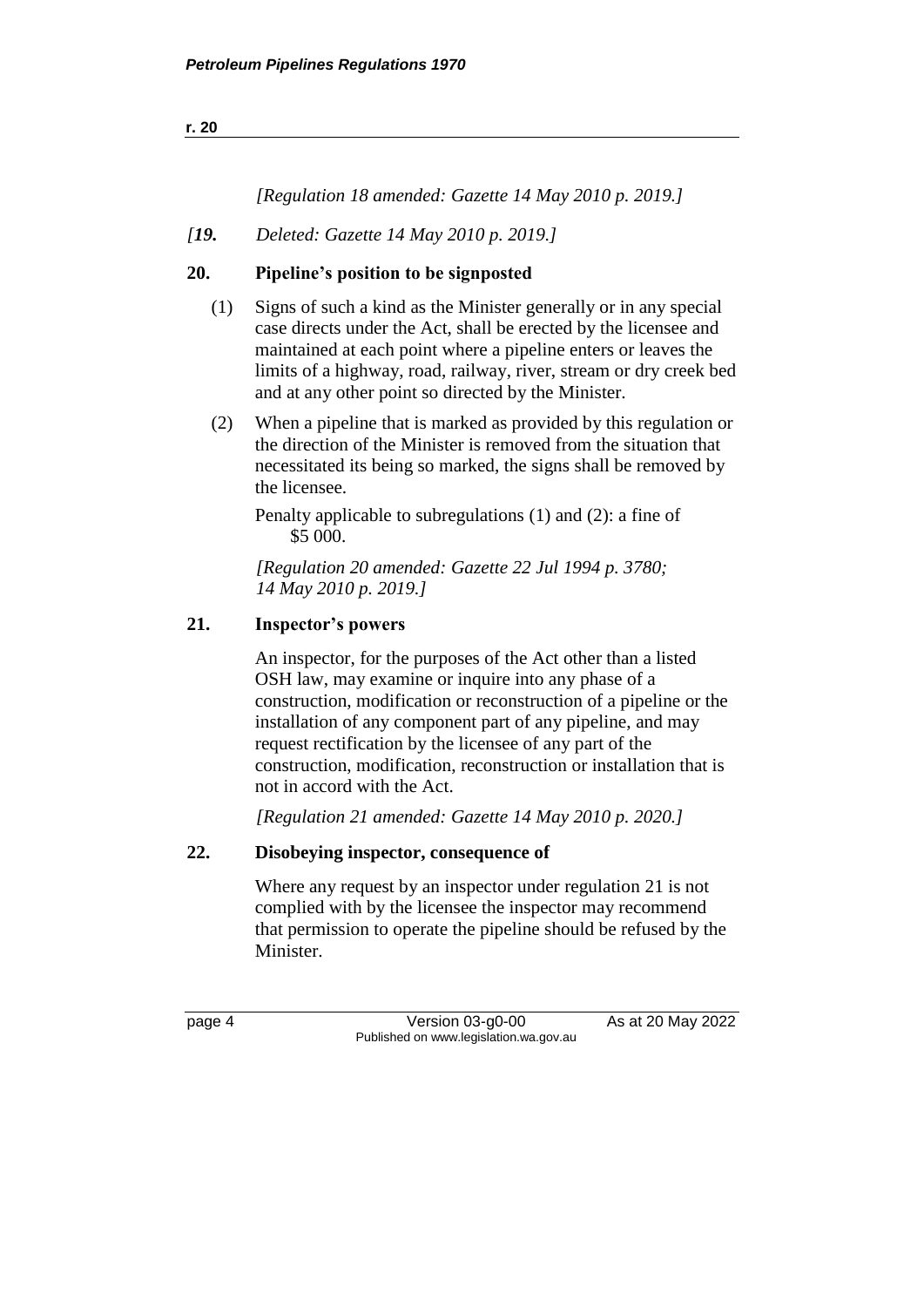#### **23. Pipeline failures and fires, duties of licensee**

- (1) Immediately a licensee becomes aware of the escape or ignition from a pipeline of petroleum being conveyed in the pipeline, the licensee —
	- *[(a) deleted]*
	- (b) shall take such action as is necessary to minimise the loss of the petroleum from the pipeline and the pollution of surrounding lands and water.
- (2) Where the pipeline is repaired after the escape of the petroleum or ignition of petroleum therefrom, the licensee shall forthwith submit a written report to the Minister giving full information as  $to -$ 
	- (a) the time and place of the escape or ignition of the petroleum; and
	- (b) the approximate quantity of petroleum that escaped; and
	- (c) the damage resulting from the escape or ignition of the petroleum; and
	- (d) the conditions that caused or contributed to the escape or ignition of the petroleum if they are known; and
	- (e) the methods adopted to carry out the repairs to the pipeline.

Penalty applicable to subregulations (1) and (2): a fine of \$5 000.

*[Regulation 23 amended: Gazette 14 May 2010 p. 2020.]*

#### **24. Transitional provision — time for bringing proceedings for offences committed before certain amendments**

 $(1)$  In this regulation —

*section 29(1)* means the *Petroleum Legislation Amendment and Repeal Act 2005* section 29(1) (which inserts section 66BA of the Act).

As at 20 May 2022 Version 03-g0-00 Page 5 Published on www.legislation.wa.gov.au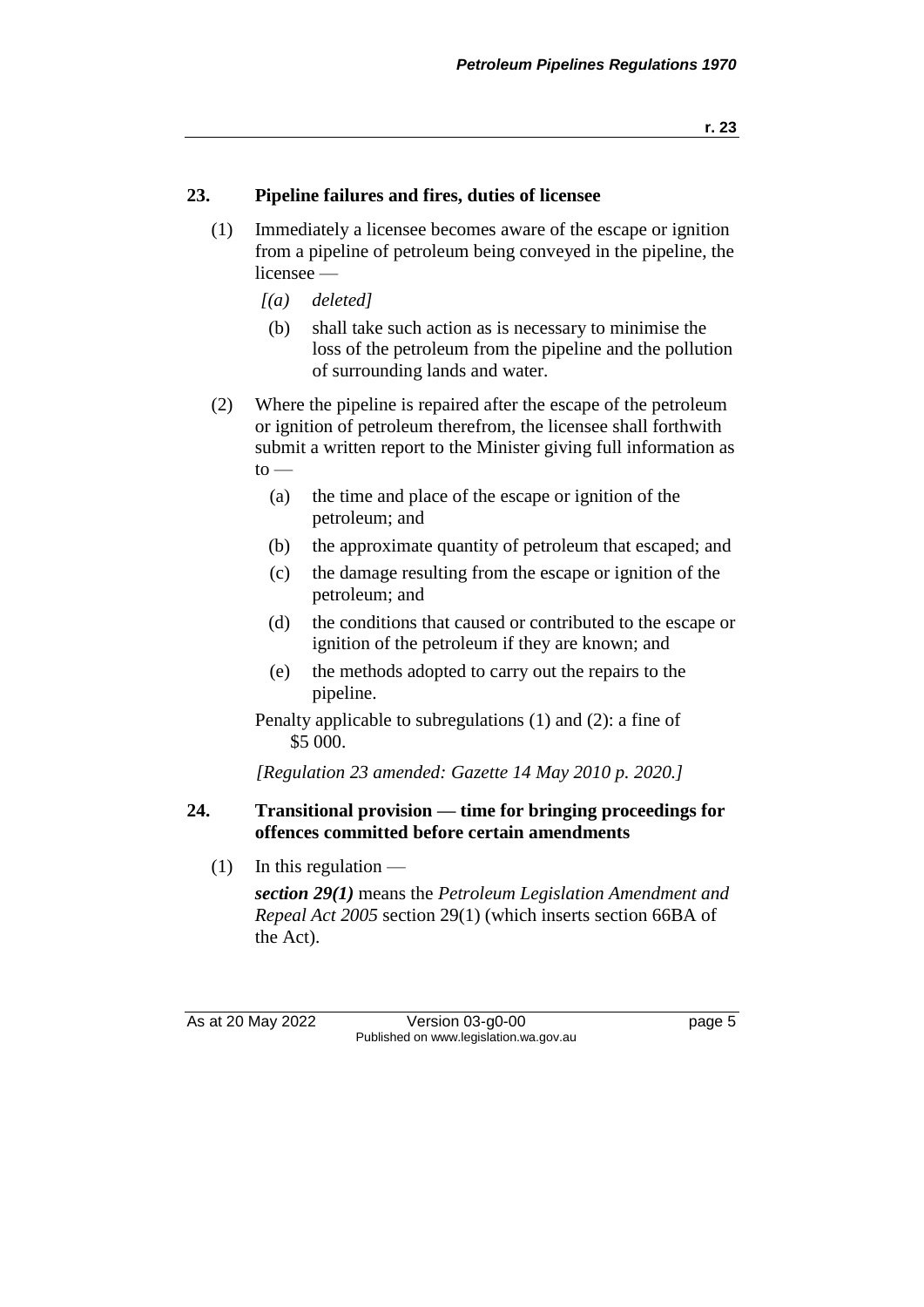| (2) | The Criminal Procedure Act 2004 section 21(2) as in effect    |
|-----|---------------------------------------------------------------|
|     | immediately before the commencement of section 29(1) applies  |
|     | to an offence against the <i>Petroleum Pipelines Act 1969</i> |
|     | committed before that commencement as if section 29(1) had    |
|     | not been enacted.                                             |

*[Regulation 24 inserted: Gazette 14 May 2010 p. 2020-1.]*

*[25. Deleted: Gazette 14 May 2010 p. 2021.]*

#### **26. Plan of operational procedure to be submitted with application under Act s. 36**

A licensee shall attach to his application for consent to operate a pipeline under section 36 of the Act, a plan of the operational procedure that the applicant proposes to follow in operating the pipeline.

*[27. Deleted: Gazette 14 May 2010 p. 2021.]*

*[First Schedule deleted: Gazette 22 Jul 1994 p. 3780.]*

*[Second Schedule deleted: Gazette 14 May 2010 p. 2021.]*

page 6 Version 03-g0-00 As at 20 May 2022 Published on www.legislation.wa.gov.au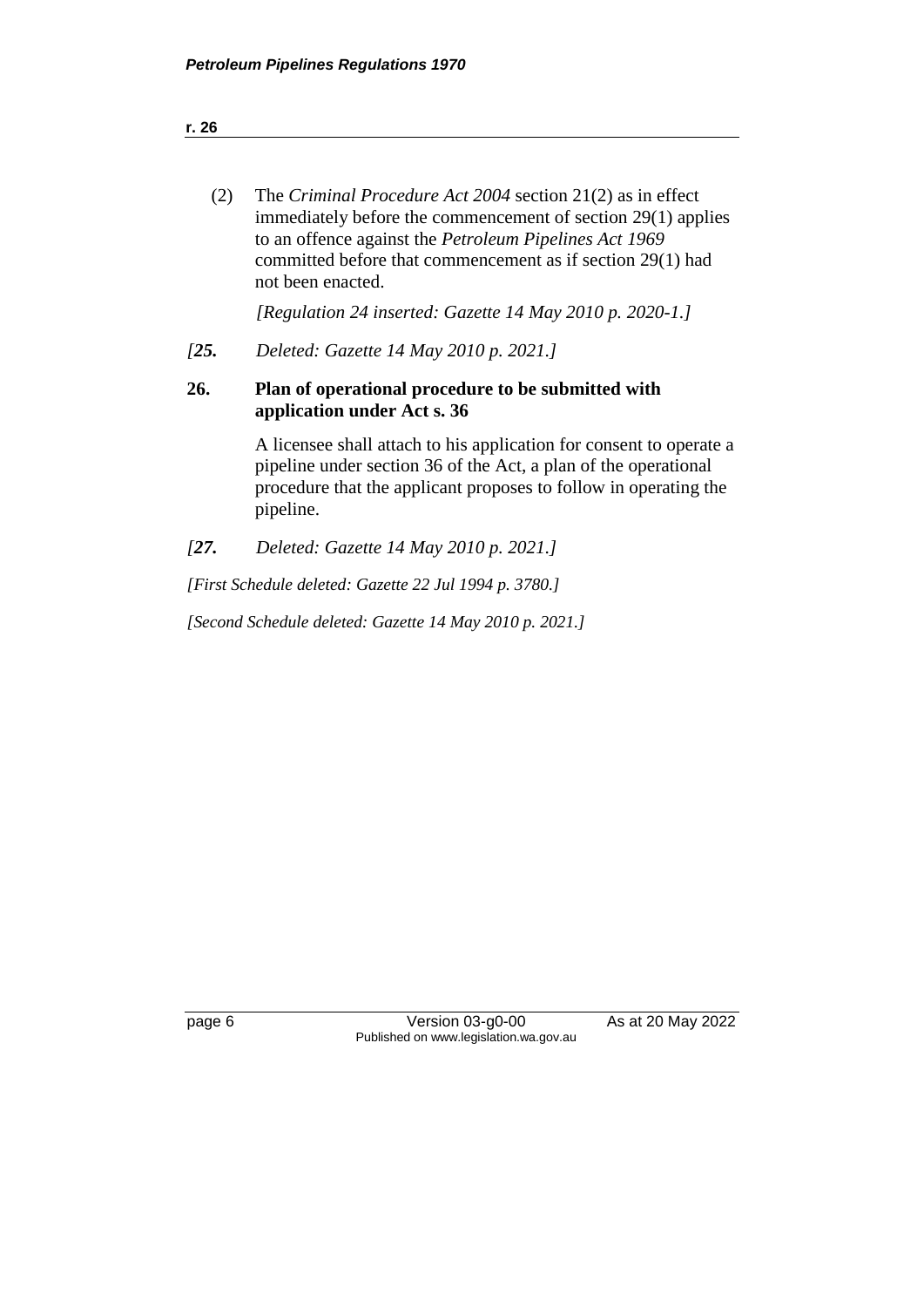## **Third Schedule — Fees**

[r. 4]

| <b>Item</b>    | <b>Purpose</b>                                                                                  | <b>Provision</b><br>of Act | Fee<br>\$)         |
|----------------|-------------------------------------------------------------------------------------------------|----------------------------|--------------------|
| $\mathbf{1}$ . | Application for licence                                                                         | s. $8(l)(j)$               | 7 550.00           |
| 2.             | Application for variation of licence                                                            | s. $15(2)(d)$              | 7 550.00           |
| 3.             | Registration of memorandum of<br>transfer and name of transferee                                | s.44(9)                    | 142.00             |
| 4.             | Registration as licensee on<br>devolution by operation of law                                   | s. $45(2)$                 | 142.00             |
| 5.             | Application by company licensee for<br>registration of change of name                           | s. $45(3)$                 | 142.00             |
| 6.             | Entry on memorial of registration of<br>approval of dealing                                     | s. $47(12)$                | 142.00             |
| 7.             | Inspection of register                                                                          | s. $52(1)$                 | 142.00             |
| 8.             | Copies of or extracts from the<br>register or of or from an instrument<br>certified by Minister | s. 53(2)                   | 149.00<br>per page |
| 9.             | Certificate by Minister as to entry,<br>matter or things under the Act                          | s. 53(3)                   | 142.00             |

*[Heading inserted: SL 2021/85 r. 32.]*

*[Third Schedule inserted: SL 2021/85 r. 32.]*

As at 20 May 2022 Version 03-g0-00 page 7 Published on www.legislation.wa.gov.au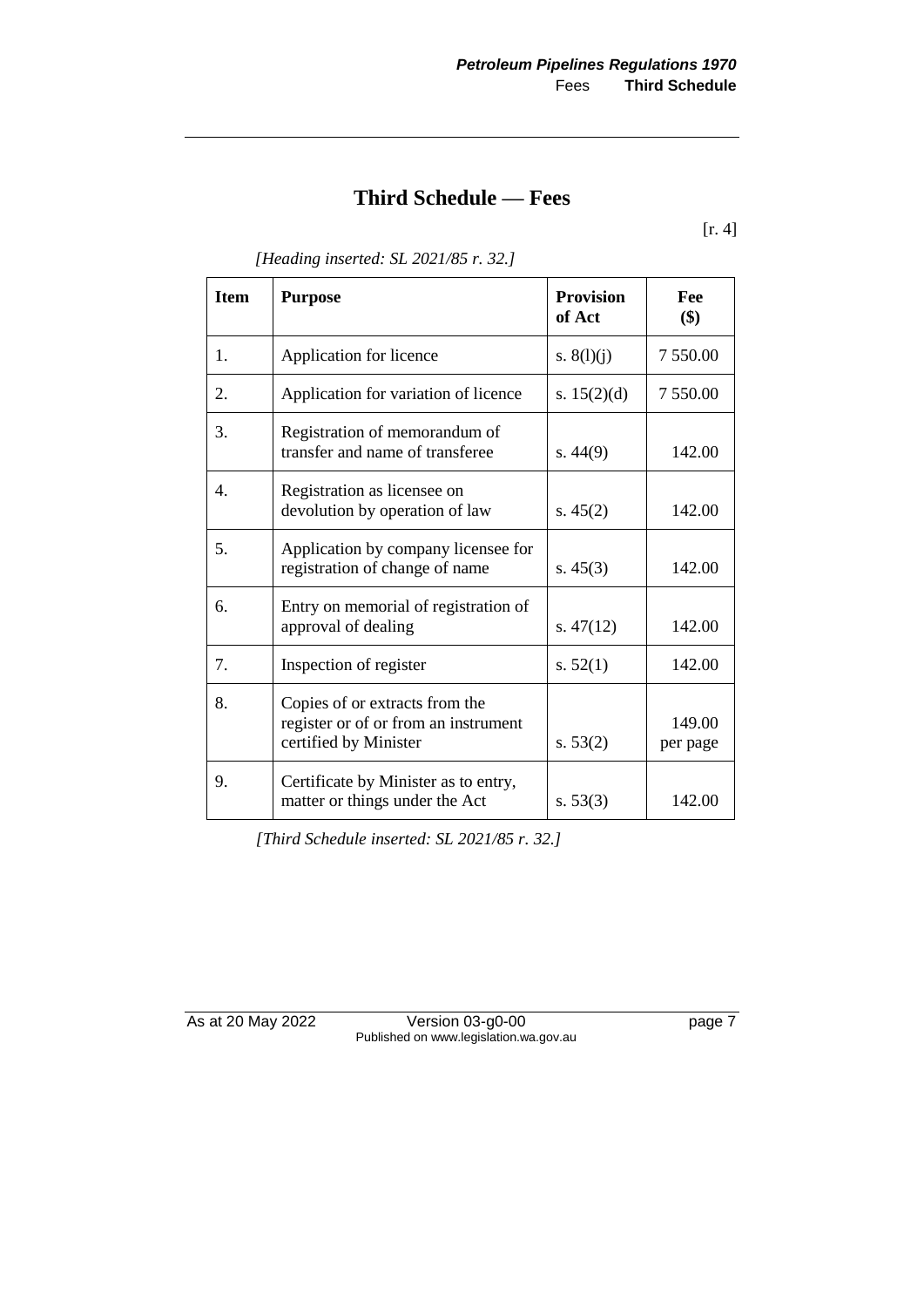## **Fourth Schedule**

(Regulation 4C)

*Petroleum Pipelines Act 1969*

*Petroleum Pipelines Regulations 1970*

#### **Form of Instrument of Transfer of Licence under section 44 of** *Petroleum Pipelines Act 1969*

|     |                                   | In witness of this transfer the parties to the transfer have affixed their respective |
|-----|-----------------------------------|---------------------------------------------------------------------------------------|
|     | (6)                               | (7)                                                                                   |
| (1) | Delete whichever is inapplicable. |                                                                                       |
| (2) | the name of each transferor.      | Here insert the name of the transferor, or, if there are 2 or more transferors,       |
| (2) |                                   |                                                                                       |

- (3) Here insert the number of the licence transferred.
- $(4)$  Here insert the value of the consideration for the transfer or the value of the licence transferred. If the transfer of the licence is pursuant to a dealing which has been approved and registered under the Act, insert a reference that is sufficient to identify that dealing.
- $(5)$  Here insert the name and address of the transferee, or, if there are 2 or more transferees, the name and address of each transferee.
- (6) Here affix the common seal or signature of the transferor or of each transferor, as the case may be.
- $(7)$  Here affix the common seal or signature of the transferee or of each transferee, as the case may be.

*[Fourth Schedule inserted: Gazette 28 Sep 1990 p. 5105.]*

page 8 Version 03-g0-00 As at 20 May 2022 Published on www.legislation.wa.gov.au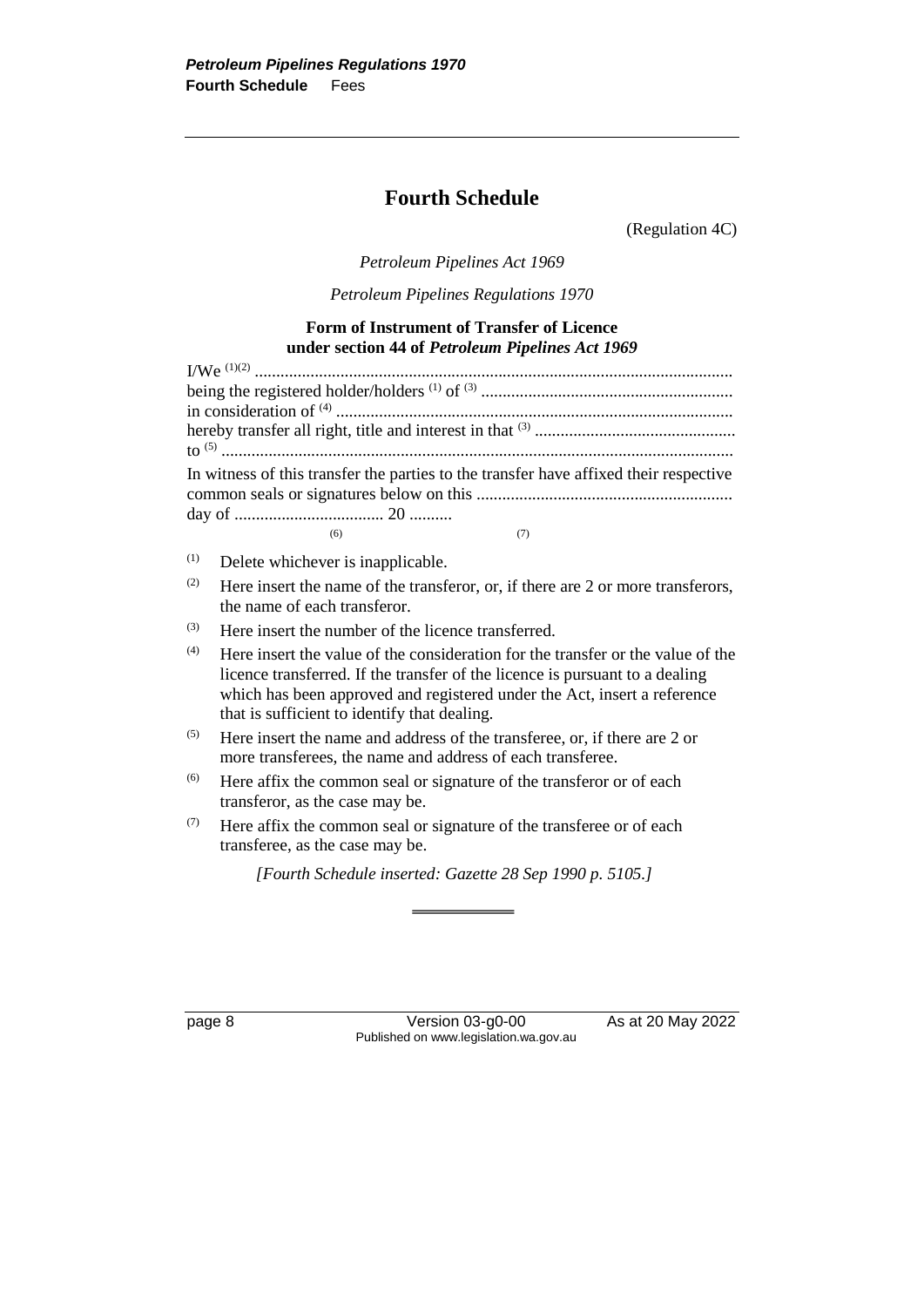## **Notes**

This is a compilation of the *Petroleum Pipelines Regulations 1970* and includes amendments made by other written laws. For provisions that have come into operation, and for information about any reprints, see the compilation table. For provisions that have not yet come into operation see the uncommenced provisions table.

### **Compilation table**

| <b>Citation</b>                                                                                             | <b>Published</b>          | Commencement                                                                                                     |
|-------------------------------------------------------------------------------------------------------------|---------------------------|------------------------------------------------------------------------------------------------------------------|
| <b>Petroleum Pipelines</b><br>Regulations 1970                                                              | 30 Jul 1970<br>p. 2242-52 | 30 Jul 1970                                                                                                      |
| Petroleum Pipelines Amendment<br>Regulations 1983                                                           | 11 Nov 1983<br>p. 4543    | 11 Nov 1983 (see r. 2 and<br>Gazette 11 Nov 1983 p. 4503)                                                        |
| Petroleum Pipelines Amendment<br>Regulations 1990                                                           | 28 Sep 1990<br>p. 5103-5  | 1 Oct 1990 (see r. 2 and Gazette<br>28 Sep 1990 p. 5099)                                                         |
| Petroleum Pipelines Amendment<br>Regulations 1993                                                           | 24 Dec 1993<br>p. 6832-3  | 24 Dec 1993                                                                                                      |
| Petroleum Pipelines Amendment<br>Regulations 1994                                                           | 22 Jul 1994<br>p. 3780    | 22 Jul 1994 (see r. 2 and Gazette<br>22 Jul 1994 p. 3728)                                                        |
| Petroleum Pipelines Amendment<br>Regulations 2000                                                           | 8 Feb 2000<br>p. 455-6    | 8 Feb 2000                                                                                                       |
| Petroleum Pipelines Amendment<br>Regulations (No. 2) 2000                                                   | 27 Jun 2000<br>p. 3251    | 1 Jul 2000 (see r. 2)                                                                                            |
| Reprint of the Petroleum Pipelines Regulations 1970 as at 18 May 2001<br>(includes amendments listed above) |                           |                                                                                                                  |
| Petroleum Pipelines Amendment<br>Regulations 2002                                                           | 28 Jun 2002<br>p. 3095-6  | 1 Jul 2002 (see r. 2)                                                                                            |
| Petroleum Pipelines Amendment<br>Regulations 2003                                                           | 28 Feb 2003<br>p. 671-2   | 28 Feb 2003                                                                                                      |
| Petroleum Pipelines Amendment<br>Regulations (No. 2) 2009                                                   | 23 Jun 2009<br>p. 2478-80 | r. 1 and 2: 23 Jun 2009 (see<br>r. $2(a)$ ;<br>Regulations other than r. 1 and 2:<br>1 Jul 2009 (see r. $2(b)$ ) |
| Petroleum Pipelines Amendment<br>Regulations 2010                                                           | 9 Feb 2010<br>p. 269      | r. 1 and 2: 9 Feb 2010<br>(see r. $2(a)$ );<br>Regulations other than r. 1 and 2:<br>10 Feb 2010 (see r. 2(b))   |
| Petroleum Pipelines Amendment<br>Regulations (No. 3) 2010                                                   | 11 May 2010<br>p. 1823-4  | r. 1 and 2: 11 May 2010<br>(see r. $2(a)$ );<br>Regulations other than r. 1 and 2:<br>12 May 2010 (see r. 2(b))  |

As at 20 May 2022 Version 03-g0-00 Page 9 Published on www.legislation.wa.gov.au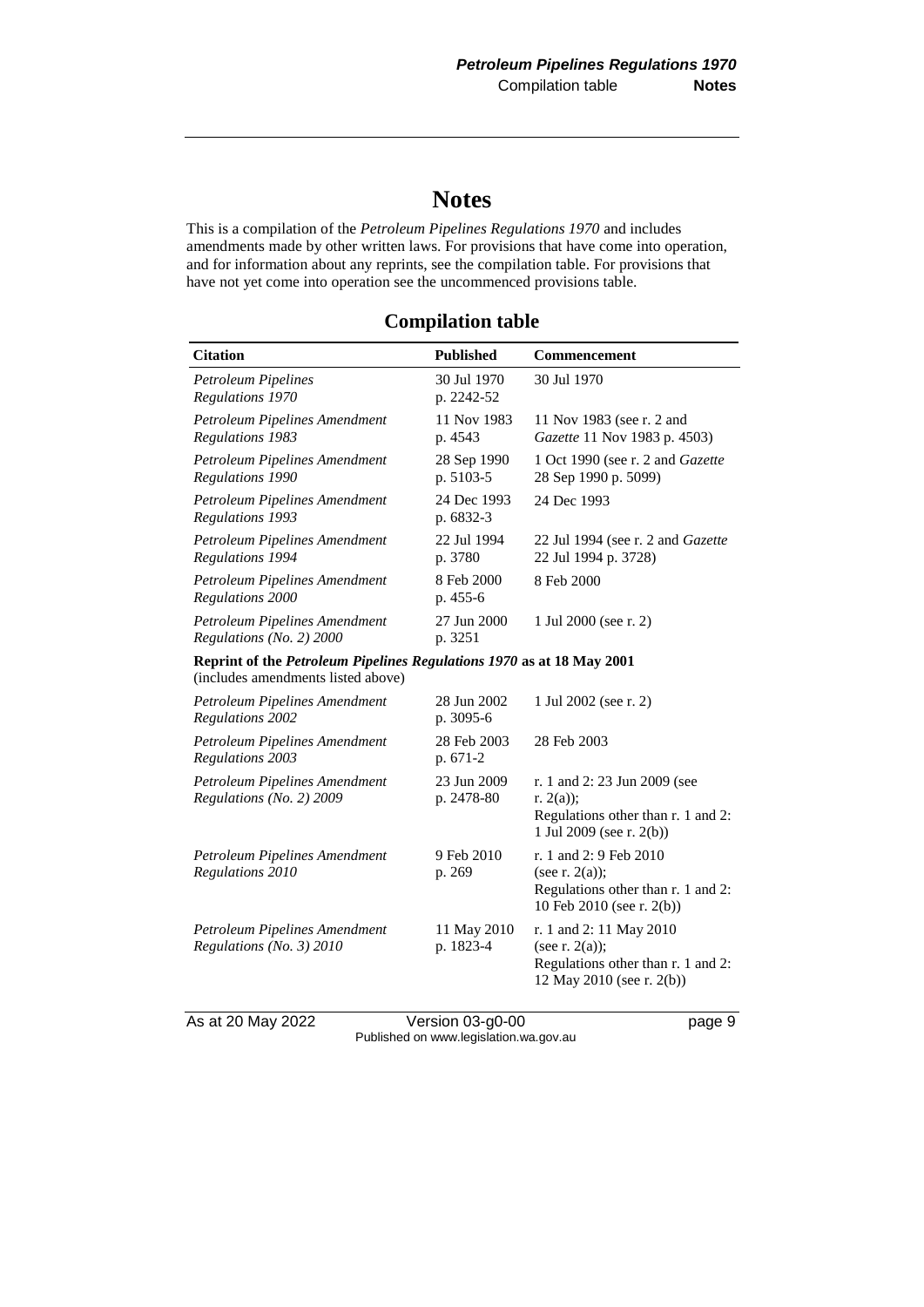| <b>Citation</b>                                                                                             | <b>Published</b>           | Commencement                                                                                                                                       |
|-------------------------------------------------------------------------------------------------------------|----------------------------|----------------------------------------------------------------------------------------------------------------------------------------------------|
| Petroleum Pipelines Amendment<br>Regulations (No. 2) 2010                                                   | 14 May 2010<br>p. 2018-21  | r. 1 and 2: 14 May 2010<br>(see r. $2(a)$ );<br>Regulations other than r. 1 and 2:<br>15 May 2010 (see r. 2(b) and<br>Gazette 14 May 2010 p. 2015) |
| Petroleum Pipelines Amendment<br>Regulations (No. 4) 2010                                                   | 16 Jul 2010<br>p. 3363-4   | r. 1 and 2: 16 Jul 2010<br>(see r. $2(a)$ );<br>Regulations other than r. 1 and 2:<br>17 Jul 2010 (see r. 2(b)(ii))                                |
| Reprint 2: The Petroleum Pipelines Regulations 1970 as at 13 Aug 2010<br>(includes amendments listed above) |                            |                                                                                                                                                    |
| Petroleum Pipelines Amendment<br>Regulations 2011                                                           | 1 Jul 2011<br>p. 2739-41   | r. 1 and 2: 1 Jul 2011<br>(see r. $2(a)$ );<br>Regulations other than r. 1 and 2:<br>1 Jul 2011 (see r. 2(b))                                      |
| Petroleum Pipelines Amendment<br>Regulations 2012                                                           | 12 Jun 2012<br>p. 2458-9   | r. 1 and 2: 12 Jun 2012<br>(see r. $2(a)$ );<br>Regulations other than r. 1 and 2:<br>1 Jul 2012 (see r. 2(b))                                     |
| Petroleum Pipelines Amendment<br>Regulations 2014                                                           | 25 Feb 2014<br>p. 503      | r. 1 and 2:25 Feb 2014<br>(see r. $2(a)$ );<br>Regulations other than r. 1 and 2:<br>26 Feb 2014 (see r. 2(b))                                     |
| Petroleum Pipelines Amendment<br>Regulations (No. 2) 2014                                                   | 17 Jun 2014<br>p. 1986-7   | r. 1 and 2: 17 Jun 2014<br>(see r. $2(a)$ );<br>Regulations other than r. 1 and 2:<br>1 Jul 2014 (see r. 2(b))                                     |
| Petroleum Pipelines Amendment<br>Regulations 2015                                                           | 30 Jun 2015<br>p. 2350-1   | r. 1 and 2:30 Jun 2015<br>(see r. $2(a)$ );<br>Regulations other than r. 1 and 2:<br>1 Jul 2015 (see r. 2(b))                                      |
| Mines and Petroleum Regulations<br>Amendment (Fees and Levies)<br>Regulations 2016 Pt. 14                   | 24 Jun 2016<br>p. 2325-34  | 1 Jul 2016 (see r. 2(b))                                                                                                                           |
| Mines and Petroleum Regulations<br>Amendment (Fees and Charges)<br>Regulations 2017 Pt. 16                  | 23 Jun 2017<br>p. 3279-309 | 1 Jul 2017 (see r. 2(b))                                                                                                                           |
| Mines and Petroleum Regulations<br>Amendment (Fees and Charges)<br>Regulations 2018 Pt. 16                  | 25 Jun 2018<br>p. 2297-324 | 1 Jul 2018 (see r. 2(b))                                                                                                                           |

page 10 Version 03-g0-00 As at 20 May 2022 Published on www.legislation.wa.gov.au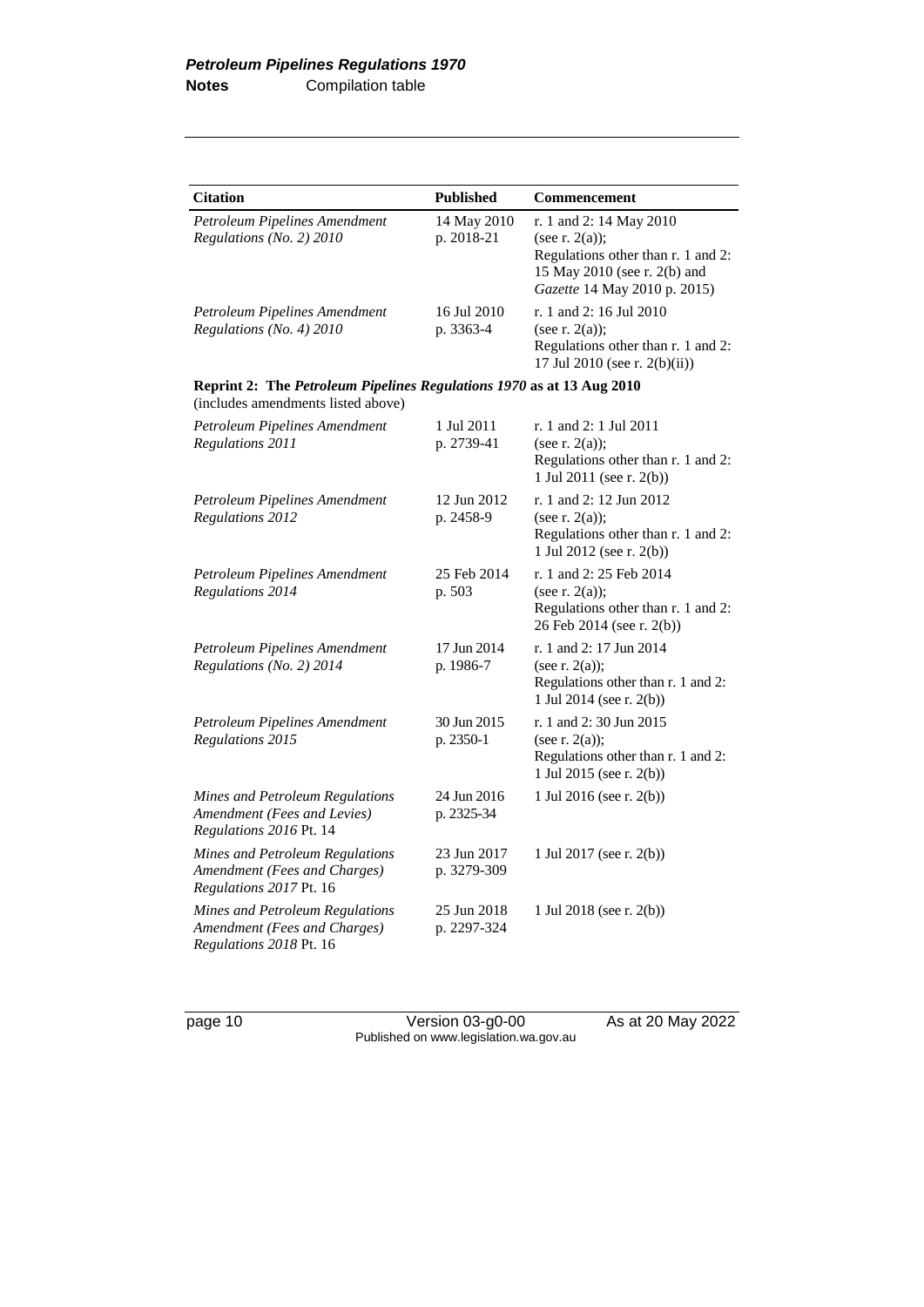| <b>Citation</b>                                                                                                    | <b>Published</b>            | <b>Commencement</b>         |  |
|--------------------------------------------------------------------------------------------------------------------|-----------------------------|-----------------------------|--|
| <b>Reprint 3: The Petroleum Pipelines Regulations 1970 as at 13 Jul 2018</b> (includes<br>amendments listed above) |                             |                             |  |
| Mines and Petroleum Regulations<br>Amendment (Fees and Charges)<br><i>Regulations 2019 Pt. 16</i>                  | 18 Jun 2019<br>p. $2040-56$ | 1 Jul 2019 (see r. 2(b))    |  |
| Mines and Petroleum Regulations<br>Amendment (Fees and Charges)<br>Regulations 2020 Pt. 9                          | SL 2020/93<br>26 Jun 2020   | 1 Jul 2020 (see r. $2(b)$ ) |  |
| Mines and Petroleum Regulations<br>Amendment (Fees and Charges)<br><i>Regulations 2021 Pt. 13</i>                  | SL 2021/85<br>21 Jun 2021   | 1 Jul 2021 (see r. $2(b)$ ) |  |

### **Uncommenced provisions table**

To view the text of the uncommenced provisions see *Subsidiary legislation as made* on the WA Legislation website.

| <b>Citation</b>                                                                                   | <b>Published</b>          | <b>Commencement</b>         |
|---------------------------------------------------------------------------------------------------|---------------------------|-----------------------------|
| Mines and Petroleum Regulations<br>Amendment (Fees and Charges)<br><i>Regulations 2022 Pt. 10</i> | SL 2022/58<br>20 May 2022 | 1 Jul 2022 (see r. $2(b)$ ) |

### **Other notes**

<sup>1</sup> The day fixed under the *Acts Amendment (Petroleum) Act* 1990 s. 2(1) was 1 Oct 1990 (see *Gazette* 28 Sep 1990 p. 5099).

As at 20 May 2022 Version 03-g0-00 page 11 Published on www.legislation.wa.gov.au